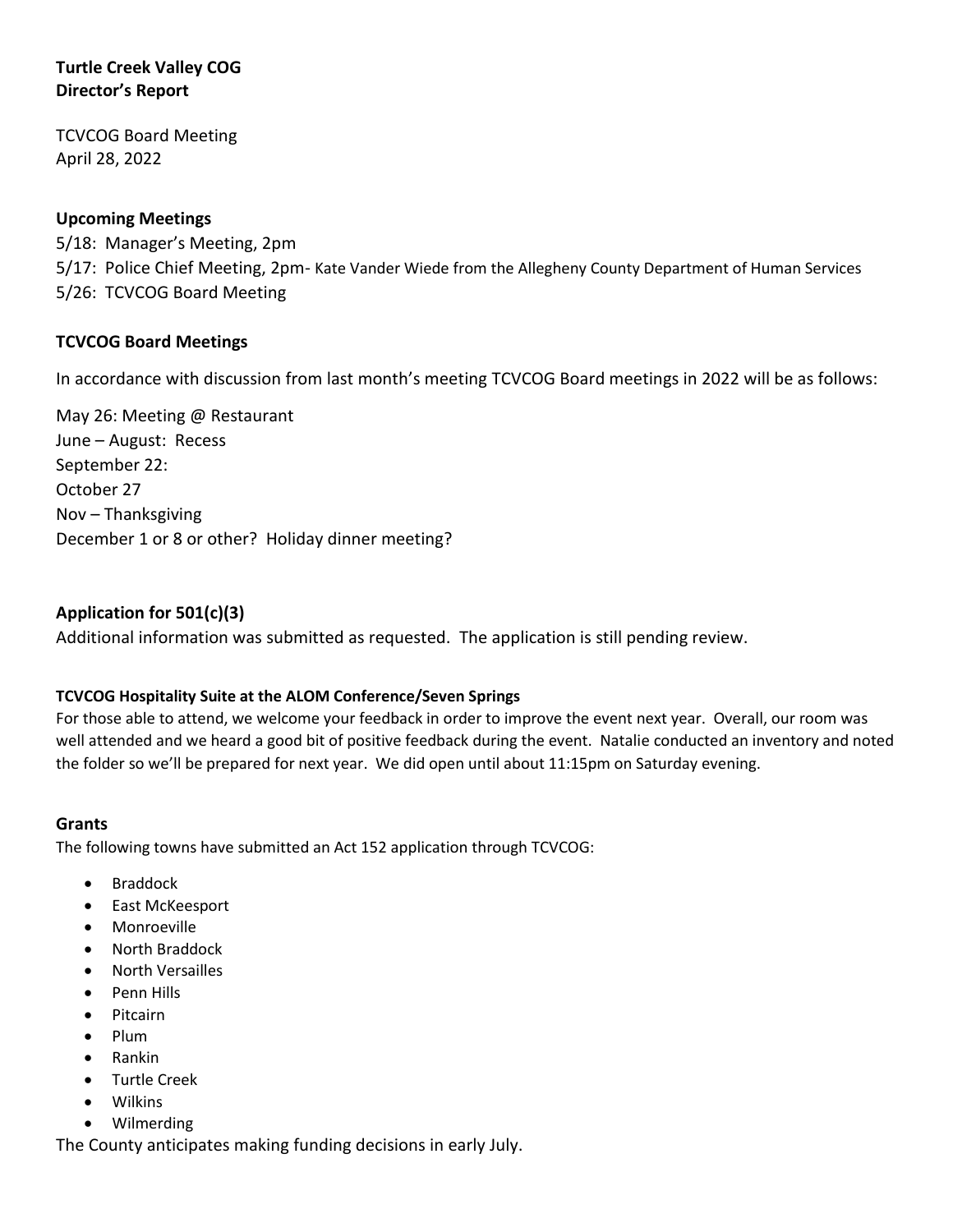#### **TCVCOG Website – Community Updates**

If anyone has community updates to share on our website -can they please email Natalie (nmerola@tcvcog.com) or call the office and leave a voicemail with the details: event, place and time.

## **Vactor**

Please remember to complete and submit your opt-in agreement. No price increase in 2022!

## **Police Training**

Tentative training dates for the Spring and Fall rounds of police training are as follows. Please plan to send your officers. Registration information has been emailed to your police chief.

Basic- 5/9-5/10 Advanced- 5/16 & 5/17 ( Two one day classes)

Basic: Oct 10 – 11 Advanced: Oct 17-18

## **CodeNforce/Code Enforcement**

We are on track to launch codeNforce towards the end of this summer. Much progress is being made. TCVCOG code inspectors have defined functionality, and are currently testing in the field. Program officers from the Hillman foundation will be vising us for a demo on Friday, May  $6<sup>th</sup>$ . After the demo, we are planning to take them to observe an occupancy inspection, and give them a tour of our participating (and interested/soon to be participating) towns.

### **Other**

### **LGA Intern Program**

We are pleased to announce that our application to the LGA intern program has been selected. As such, Anny Treat will be interning with us this summer. Anny is currently a CMU student working on her Masters in Public Policy & Management – Data Analytics. Her main focus will be importing data into the CodeNForce system, testing the system, and coding support. Anny will also have opportunities to participate and learn about some of our other operations such as grant management, workforce development through Code Enforcement, utility billing, and community outreach (a joint project with SRCOG). We are excited to welcome Anny to our office this summer!

### **Institute of Politics Study**

On April 25<sup>th</sup>, An Lewis, Joy Ruff and I were requested to meet with IOP staff and consultants to discuss a police study. They are looking for data from 17 (undisclosed) towns with a population greater than 10,000 to understand how decisions to arrest are made. This is a blind study. The purpose is to determine if racial bias plays a role in arrest rates, and if so, to create implementable strategies to prevent this from happening. They have been working with the Attorney General's office, and the City of Pittsburgh, who have recently agreed to participate.